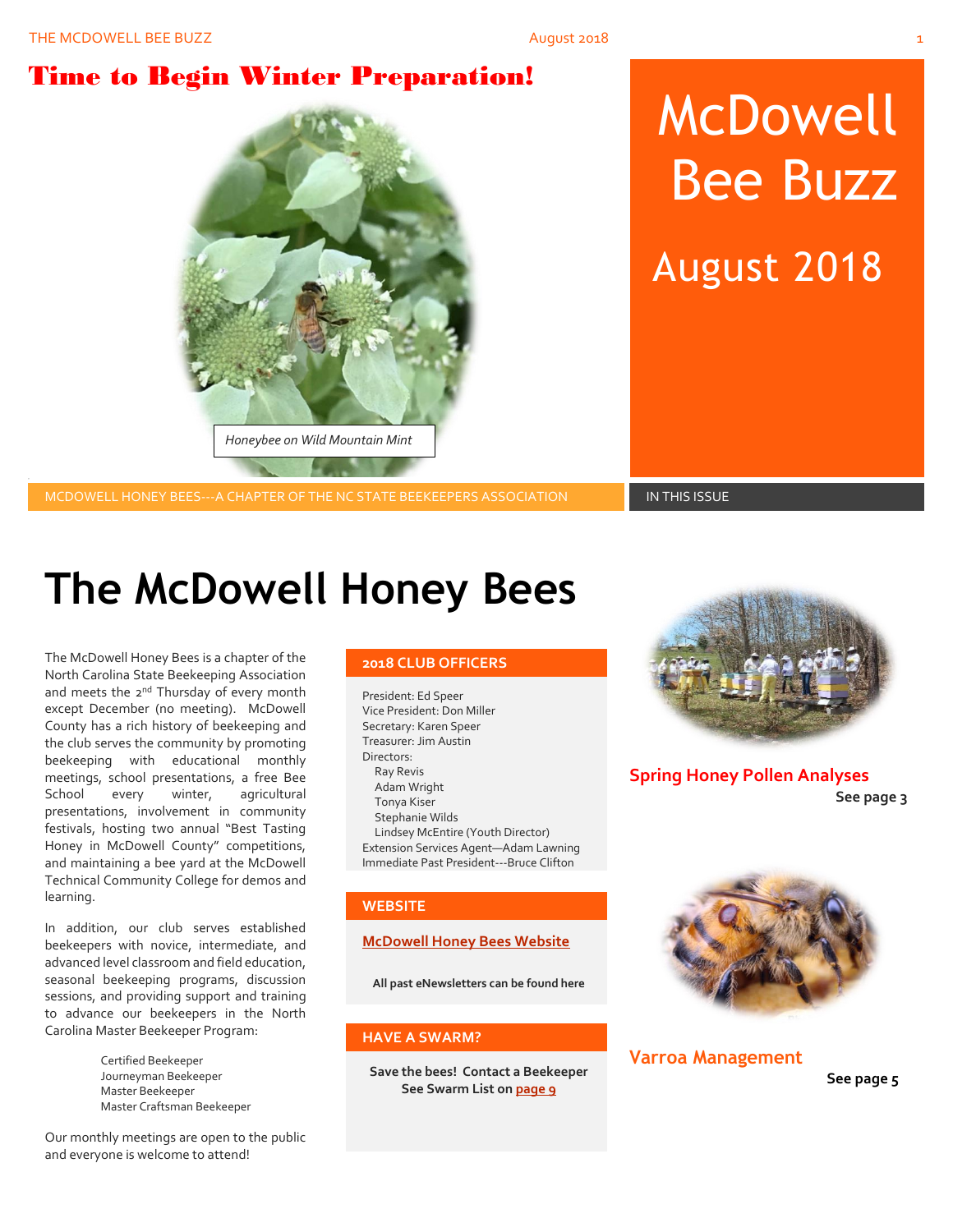# **Everyone Welcome!**

# **Join us at our next monthly meeting!**

#### **AUGUST 9, 2018 MONTHLY MEETING**

**Thursday August 9 6:30 pm**

**Effects of Land Use Change on Native Species with a Special Focus on Pollinators**

**Scott Pearson, Ph.D.**

McDowell Senior Center Next to YMCA 100 Spaulding Rd Marion, NC 28752



#### **2018 MONTHLY MEETING PROGRAMS**

**Jan 11** Open Panel Discussion **Feb 8** Spring Management (Lewis Cauble) **Mar 8** Lady Moon Spirit Cerelli **Apr 12** Bee Movie **May 10** Gear Day—Honey House

**Jun 14** Spring Honey Tasting; Preparing Honey for Competition (Karen Speer) **Jul 12** Open Discussion

#### **Aug 9 Pollination (Dr. Scott Pearson)**

**Sep 13** Summer Honey Tasting **Oct 11** Open **Nov 8** Potluck & Elections **Dec** No meeting

# **2018 Sourwood Harvest is Over Hope yours was Great!**



Honeybee queen laying eggs Honeybee queen laying eggs<br>Sweet Betsy Farm Observation Hive 2015

# **August 9, 2018 Meeting Agenda**

6:30 pm Call to order Old Business New Business 7:00 pm Break/Refreshments 7:15 pm Land Use Effects on Pollinators 8:15 pm Door Prizes/Announcements 8:20 pm Adjourn

Contact Ed Speer to Add AGENDA items [Ed@SweetBetsyFarm.com](mailto:Ed@SweetBetsyFarm.com) (828) 724-444

#### **Visit us on Facebook**

#### **148 Area Beekeepers online !**

The McDowell Honey Bees has a Facebook page! It's a great place to post your latest activities, keep intouch with fellow beekeepers, learn what's happening right now and communicate with your new friends. **[The McDowell Honey Bees](https://www.facebook.com/groups/MHBee/)**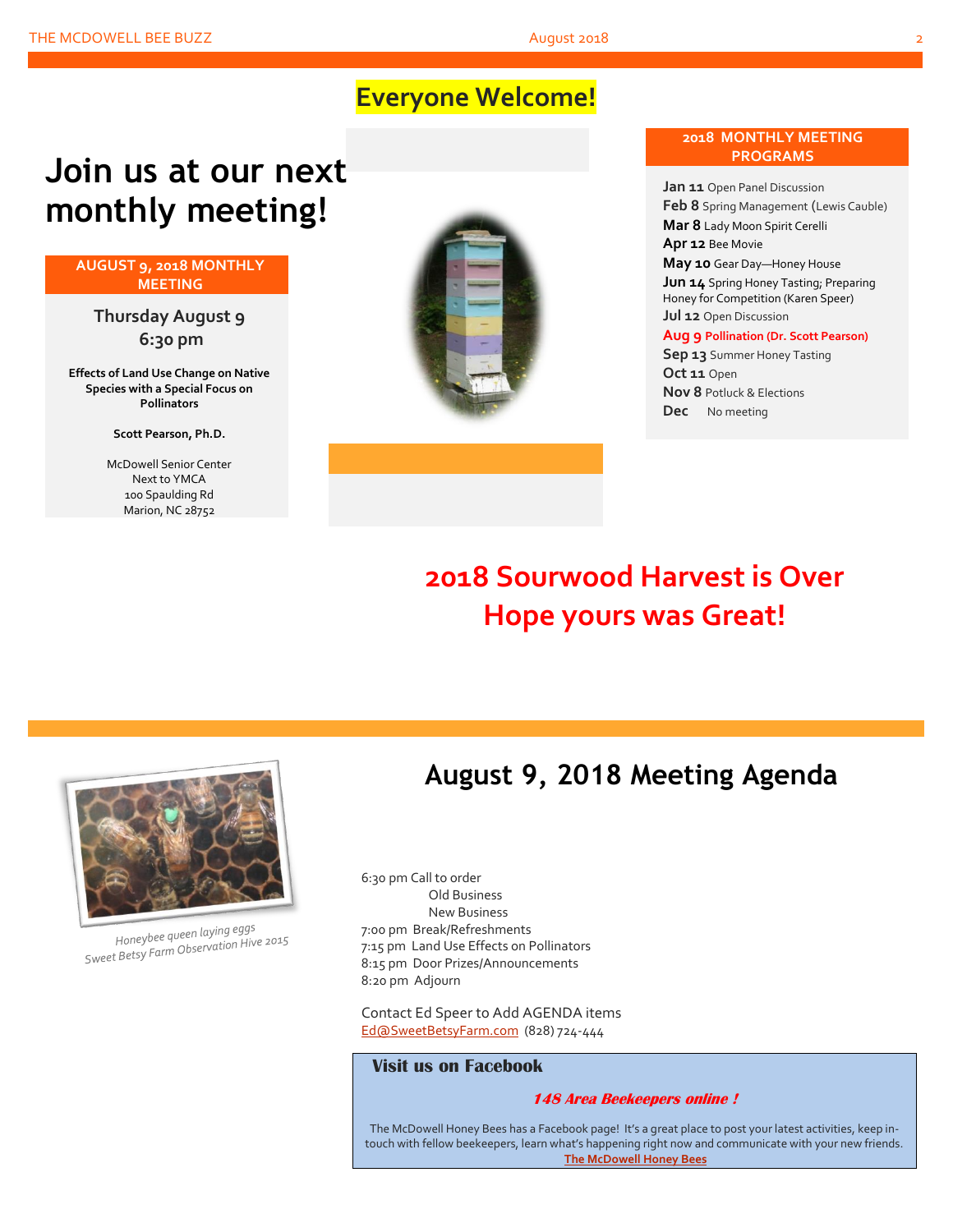# Spring Honey Contest Winners

Pollen Analyses of the top 3 winners in our club's 10th Best Tasting Honey in McDowell County Contest.

### 1st Place --- Charles Revis

27.4% maple; 16.5% rose family; 14.8% clover; & 9.6% holly. Less than 5% each: chestnut, dogwood, poplar; magnolia; tupelo; plum/cherry; willow; poison ivy; & grape.

# June 14, 2018



### 2nd Place --- Jim & Deb Austin (Magic Creek Honey)

34.4% chestnut; 14.8% clover; 8.6% buttonbush; 8.2% blackberry; & 8.2% magnolia. Less than 5% each: maple; persimmon; holly, poplar; tupelo; poison ivy; & rose family.

### 3<sup>rd</sup> Place --- Mike & Marie Hobbs (Wisteria Farm)

18.9% clover; 14.6% maple; 12.0% blackberry; 11.2% chestnut; 10.3 % rose family; & 6.9% holly. Less than 5% each: dogwood; tupelo; oak; poison ivy; willow; arrow-wood; & vetch.

### **Congratulations to the winners!**

The pollen analyses were conducted by Dr. Vaughn Bryant of Texas A&M University

Each of the top 3 winners is a unique multi-floral blend of nectar from at least 13 different plant species with no single nectar greater than 35%.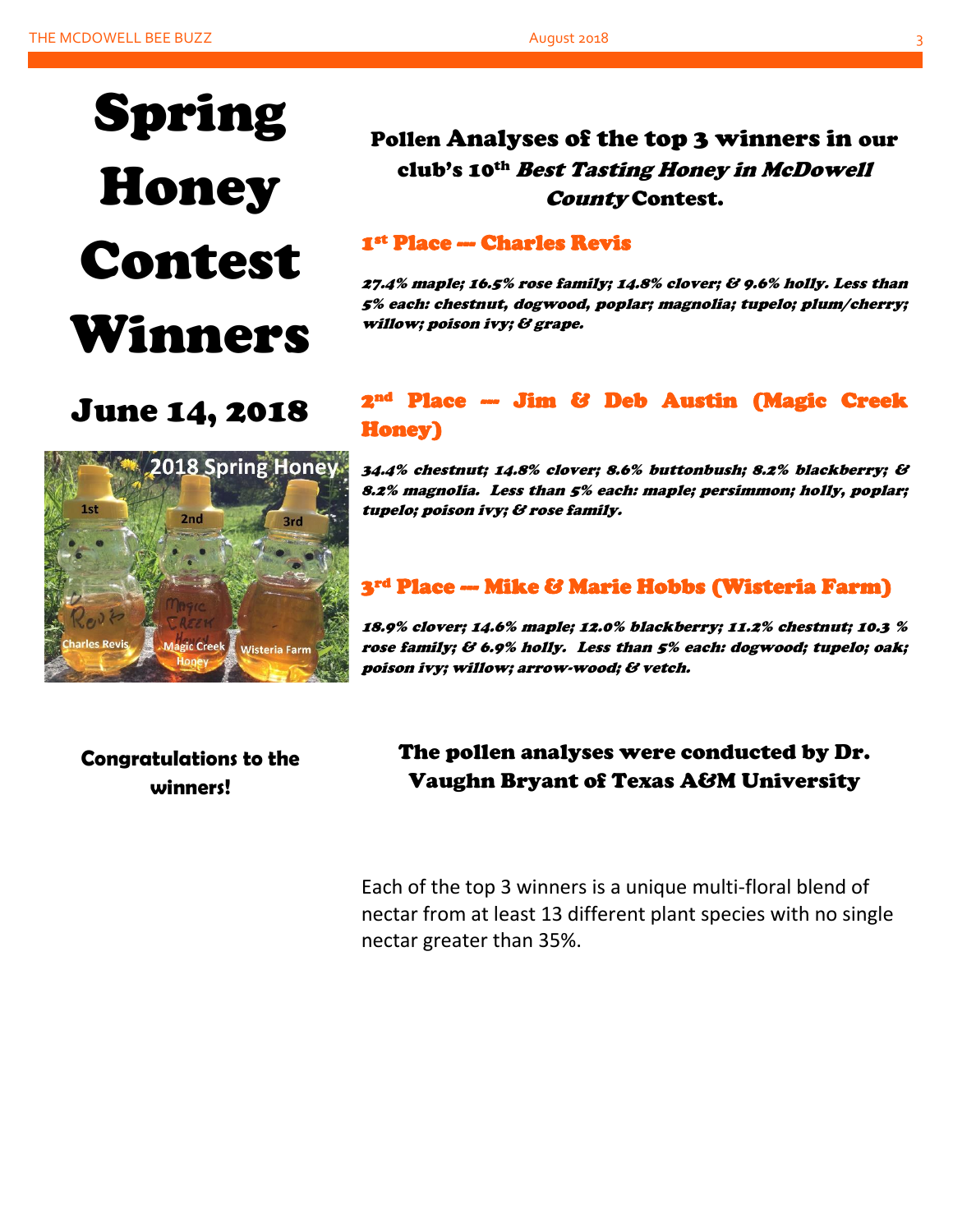**100th Anniversary Cookbook!**

# *A Taste of Honey*

# *Celebrating our Centennial*

*1917-2017*

### **North Carolina State Beekeepers Association, Inc.**



*The NCSBA 300-recipe 100th anniversary cookbook is only available from this onetime special offer. Our club purchased 20 copies at the 2017 NCSBA summer meeting and they will be available for individual purchase (\$25 each) at our monthly meeting while supplies last. The recipes include many winning recipes from past NCSBA Spring and Summer Conference competitions. Don't miss this special one-of-a-kind chance to acquire what is certainly to become a much-soughtafter collector's item. The cookbooks are not available from any other source.*

> **Cookbooks will be available for purchase at the next meeting**

#### **EXECUTIVE COMMITTEE MEETING**

**September 11, 2018 6:30 pm Sweet Betsy Farm 3947 Mudcut Rd Marion, NC**

**US 221, 4 mi south of I-40 (exit 85) Left turn onto Mudcut Road First driveway on left**

#### **MCDOWELL COUNTY NCSBA MASTER BEEKEEPERS**

**Ray Revis Wayne Holland Karen Speer**

#### **MCDOWELL HONEYBEE MENTORS**

**Charles Myers---Nebo cjmyers1952@gmail.com Wayne Holland---Glenwood 828-659-4161 Ed Speer---Glenwood 828-724-4444 Karen Speer---Glenwood 828-925-4444 Bruce Clifton---Greenlee 828-925-0646 Don Miller---Old Fort 828-668-0154 Merrill Davis---Old Fort 828-668-3153 James Lunsford---Old Fort 828-668-9112 Charles Revis---Marion 828-925-1430 Ray Revis---Marion 828-460-3247 Lonnie/Barb Bewernitz--Old Fort 828-280-3784**

Are you a beginning beekeeper who needs help? Contact a mentor near you.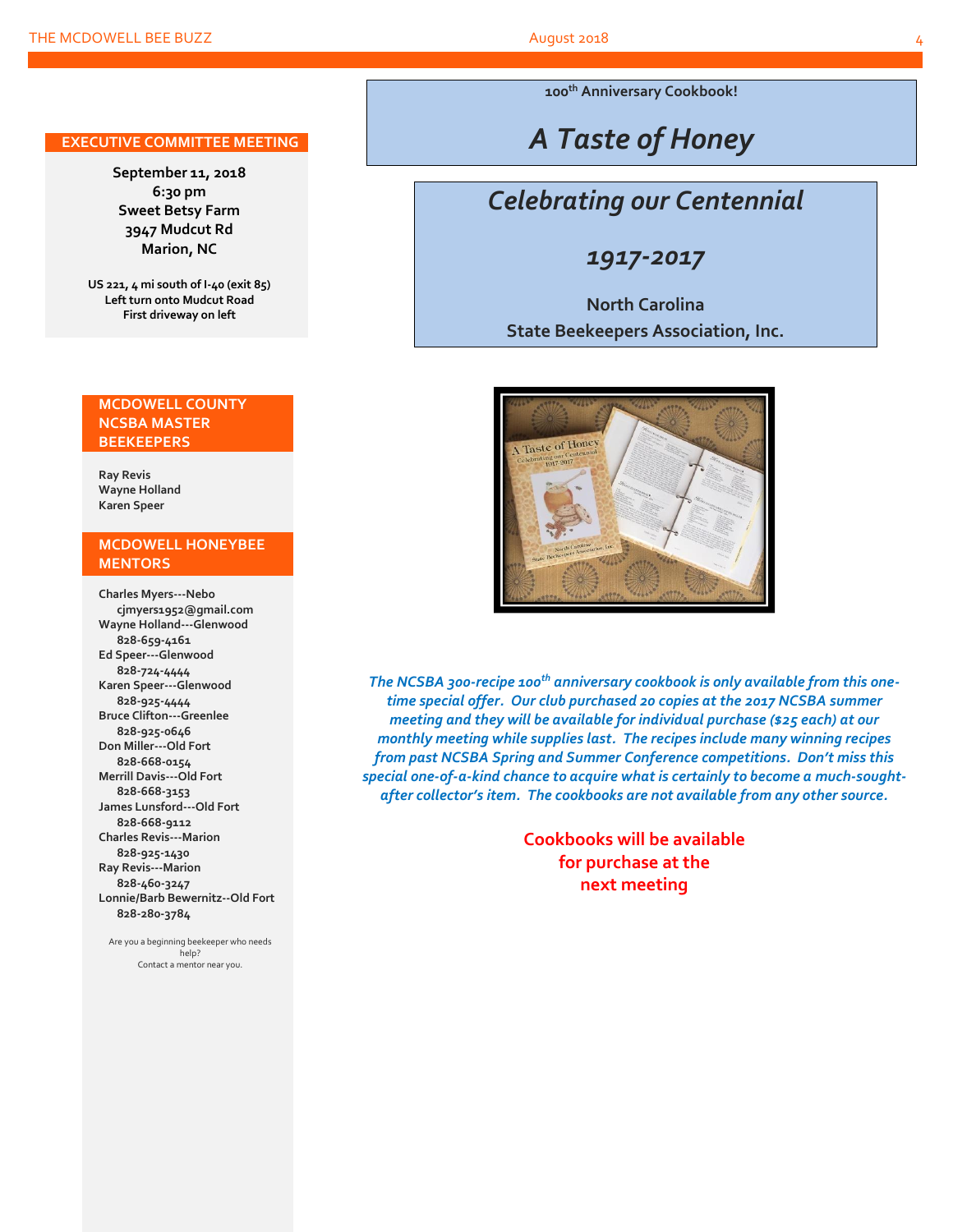#### THE MCDOWELL BEE BUZZ **August 2018** 5 August 2018

# Varroa Management

#### *Mites, Mites, Mites Everywhere! Oh my! What's a beekeeper to do?*

Beekeepers' biggest challenge today is the Varroa mite (*Varroa destructor*), which first arrived in the US in 1987 and has been causing widespread chaos ever since. Over the last 30 years, innumerable research studies and beekeeping practices have generated a vast array of management options for the beekeeper. The purpose of this page is to provide a simple, yet complete, summary of these options.

Beekeepers tend to fall into one or two management styles and follow either use of chemical miticide treatments or chemical/treatment-free beekeeping. Whichever path you follow, a combination of management practices is often useful. If interested in any of the options listed here, educate yourself further with additional Internet and published reference research. But bee-forewarned: evidence-based advice is often difficult to distinguish from anecdotal-based advice; however, the wise beekeeper should only follow established evidencedbased opinions.



**Adult Varroa mite on adult honeybee**

#### **Recommended References**

*Tools for Varroa Management—A guide to effective varroa sampling & control*; Honey Bee Health Coalition, 2015 (revised 2015)—a must read resource! www.honeybeehealthcoalition

*I.M.N. System of Queen Rearing*; Mel Disselkoen, 1988 (revised 2008) *[www.mdasplitter.com/docs/IMN-Original-Research-2016.pdf](http://www.mdasplitter.com/docs/IMN-Original-Research-2016.pdf)*

Solomon Parker *[www.ParkerBees.com](http://www.parkerbees.com/)* Randy Oliver *[www.ScientificBeekeeping.com](http://www.scientificbeekeeping.com/)*  Michael Bush *[www.bushfarms.com/bees.htm](http://www.bushfarms.com/bees.htm)* Kirk Webster *[www.kirkwebster.com](http://www.kirkwebster.com/)* The Bee Gym *[www.vita-europe.com](http://www.vita-europe.com/)* Facebook: Treatment-Free Beekeepers Public Group Internet Search: Treatment free beekeeping YouTube: OTS Queen Rearing

*Splits and Varroa*; William Hesbach, 2016 *Natural Beekeeping*; Ross Conrad *Top-Bar Beekeeping: Organic Practices for Honeybee Health*; Les Crowder *The Practical Beekeeper: Beekeeping Naturally*; Michael Bush *OTS Queen Rearing: A Survival Guide for Beekeepers Worldwide* (2016 Expanded Edition; Mel Disselkoen)

### *Kill the Little Suckers*

- *1. Chemical Miticides (carefully follow package directions; avoid mite resistance by alternating the use of 4 or more of these chemicals---never use the same chemical on the same hive twice in a row) A. Synthetic Miticides*
	- *Very effective; mite resistance &/or comb residue concerns; avoid or use with extreme caution. a) Apistan (tau-fluvalinate)*
		- *b) Apivar &Takic (amitraz) not approved for use in the US*
		- *c) Checkmite+ (coumaphos)*
		- *d) Hivastan (fenpyroximate)*
	- *e) Many others*
	- *B. Natural Miticides*

Low to high effectiveness; antibiotic &/or comb residue concerns; mite resistance unknown. *a) Essential Oils*

- *i. Apiguard (thymol)*
- *ii. Api Life Var (thymol + eucalyptol, menthol, & camphor)*
- *iii. Many low-dose essential oil formulations are currently being tested*
- *b) Organic Acids*
	- *i. MiteAway II (formic acid)*
	- *ii. Oxalic Acid (oxalic acid dihydrate)*
	- *iii. HopGuard II (hops beta acids)*
- *c) Sucrocide (sucrose octanoate)*
- *2. Other Mite-Killing Options Effectiveness unknown to very low.*
	- *A. Hive dusting with powdered sugar*
	- *B. Hive fogging with vaporized oils (mineral oil &/or essential oils; beekeeper health concerns)*
	- *C. Hive smoking (regular smoke or that from tobacco, grapefruit or aromatic leaves)*
	- *D. Use of screened hive bottoms w/ sticky boards*
	- *E. Elevating hive temperature (whole-hive or whole-super heater; 104-110<sup>O</sup>F for 2-4 hrs.)*
	- *F. Removal & freezing special-use frames of drone brood (highly effective)*
	- *G. High-heat special-use frames of drone brood (in-hive drone frame heater)*
	- *H. Ultra-high frequency sound (yes, this is a thing; effectiveness unknown)*

### *Make Them Unwelcome Effectiveness unknown to low.*

- *1. Use small cell comb (small-cell foundation or foundation-less natural comb; 4.6-5.0 mm vs. 5.4 mm)*
- *2. Lower pH of sugarsyrup &/or pollen substitutes with vinegar when feeding bees (match pH of Honey)*
- *3. Locate hives in sunny sites with good air circulation (heat from summer sun probably harms mites)*
- *4. Reduce adult bee drifting (space hivesfar apart, add distinguishing colors/markings)*

### *Other Effective Management Options In no order.*

- *1. Interruptions of honeybee brood cycle (very effective)*
- *{splits, swarms, cage queen 1-2 weeks, re-queening, winter cluster}.*
- *2. Use of proven mite-resistant/tolerant honeybee stock (Russians, VSH, Minnesota Hygienic, etc.).*
- *3. Repopulating lost or weak colonies with un-treated survivor stock from same apiary.*
- *4. Acquiring only chemical-treatment-free honeybee stock.*
- *5. Providing proper nutrition for overall better honeybee health & strength (healthier bee forage).*
- *6. Removal of high-mite-load drone brood.*
- *7. Natural beekeeping (Including avoidance &/or reduction of beekeeper-applied chemical miticides).*
- *8. Fungal miticides (in commercial development)*

## *Monitor Mites for Better Decision Making*

*Strict record keeping and repeated mite counts (via sugar shake, alcohol/detergent wash, ether spray, or sticky board) can help a beekeeper decide which management option, if any, may be needed. The USDA's Bee Research Center in Tucson Arizona rates hives as varroa-tolerant if they have less than 7 mites per 100 bees (7%). But over time, most researchers have steadily reduced threshold counts, especially for low-mite-tolerant honeybee races. Some researchers now consider 1 mite per 100 bees (1%) to be the critical threshold-- anything above that suggestssome sort of management action is appropriate. Mites should be below acceptable thresholds by August 15 to allow production of healthy winter bees.*

## *The Good News*

Varroa mites aren't the end of beekeeping! Many hobby, sideliner and even large commercial beekeepers are *successfully keeping chemical/treatment-free honeybees throughout the US and around the world---check the references listed on this page. With a bit of diligent research, you too can learn how it's done. Heck, even feral bees are doing it---so you can too! Caution: The abrupt termination of chemical treatment programs in individual apiaries may result in heavy honeybee losses---re-populate from the colonies that survive or start over with local proven survivor stock. When acquiring new bees, if possible select only local non-chemicallytreated survivor stock.*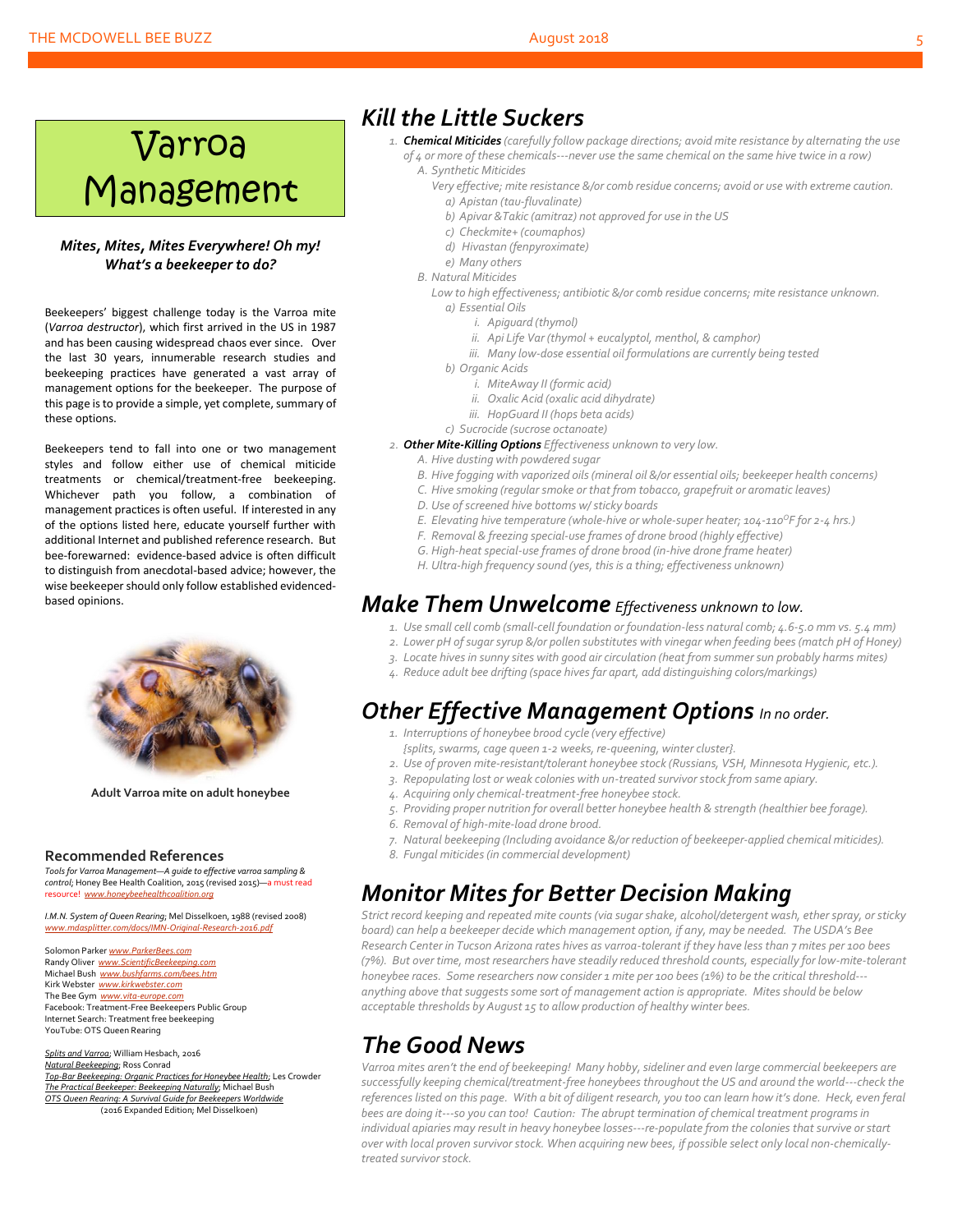# Club Committees

The McDowell Honey Bee club volunteers support local beekeepers as well as help educate the public about the importance of honeybees as critical pollinators and producers of products like honey and bees wax.

#### *Committees/Chairs*

**Executive Committee** Ed Speer [ed@sweetbetsyfarm.com](mailto:ed@sweetbetsyfarm.com) 828-724-4444 **MTCC Apiary---**Ed Speer **Carson House Apiary** Bill Hendle[y bmhendley@gmail.com](mailto:bmhendley@gmail.com) 828-460-0292 **McDowell Honey House** Adam Wright [blueold96@yahoo.com](mailto:blueold96@yahoo.com) 828-442-7817 **Community Outreach** Karen Spee[r Karen@SweetBetsyFarm.com](mailto:Karen@SweetBetsyFarm.com) 828-924-4444 **Hospitality** Lynn Bradley *sbradley@msn.com*  828-305-0323 **Golden Achievement Program (GAP)** Jill Read [flyingpita@gmail.com](mailto:flyingpita@gmail.com) 828-460-8636 **Mentoring Program** Stephanie Wild[s swilds2014@gmail.com](mailto:swilds2014@gmail.com) 828-301-3030 **Webmaster**---Karen Speer **Newsletter---**Ed Speer **Bee School 2018**---Karen Speer **Journeyman Study Group**---Karen Speer **Beekeeper Education**—Ed Speer **Nominating Committee**

# Treasury Report for July 31, 2018

#### **Treasurer---Jim Austin**

|              | May 31, 2018 | July 31, 2018 |
|--------------|--------------|---------------|
| Checking     | \$5,241.56   | \$5,093.57    |
| Cash on hand | 183.00       | 160.00        |
| Total        | \$5,424.45   | \$5,253.57    |

 Wellness Program payments in 2018 No debt or unpaid bills Current paid memberships (includes families) Lifetime members

#### **TREASURY REPORTS**

*The treasury reports will be included in each monthly newsletter but will not be presented in detail at the regular monthly meetings. The Executive Committee has oversight of the club's treasury and reviews the details at each bi-monthly EC meeting. If you have any questions or concerns about the club's treasury, you will be given an opportunity to speak at the regular monthly meetings or you may speak to an officer or director, who will then present your comments at the next EC meeting. Club members are welcome to address the directors at any Executive Committee meeting.*

#### **MTCC APIARY**

Two of the  $4$  hives died last summer & fall. The remaining hives are doing well. Due to unexpected herbicide use at the college, all hives were moved to the Sweet Betsy Farm apiary for the winter and will soon be returned to a different site at the college.

#### **MCDOWELL HONEY HOUSE**

The Honey House is now open! See Adam Wright to schedule use.



#### MTCC Apiary

Honeybee hives at McDowell Technical Community College are maintained by the McDowell Honey Bees. The hives are used for education and instruction. The honey is harvested by the club and shared with the college.



#### McDowell Honey House

The McDowell Honey House is a fully equipped selfservice honey processing facility built and maintained by the McDowell Honey Bees. It is open to all club members—reservations required.



#### Community Outreach

Mountain Glory Festival (Oct) Presentations to schools & Community groups Agriculture Awareness Field Days (Oct)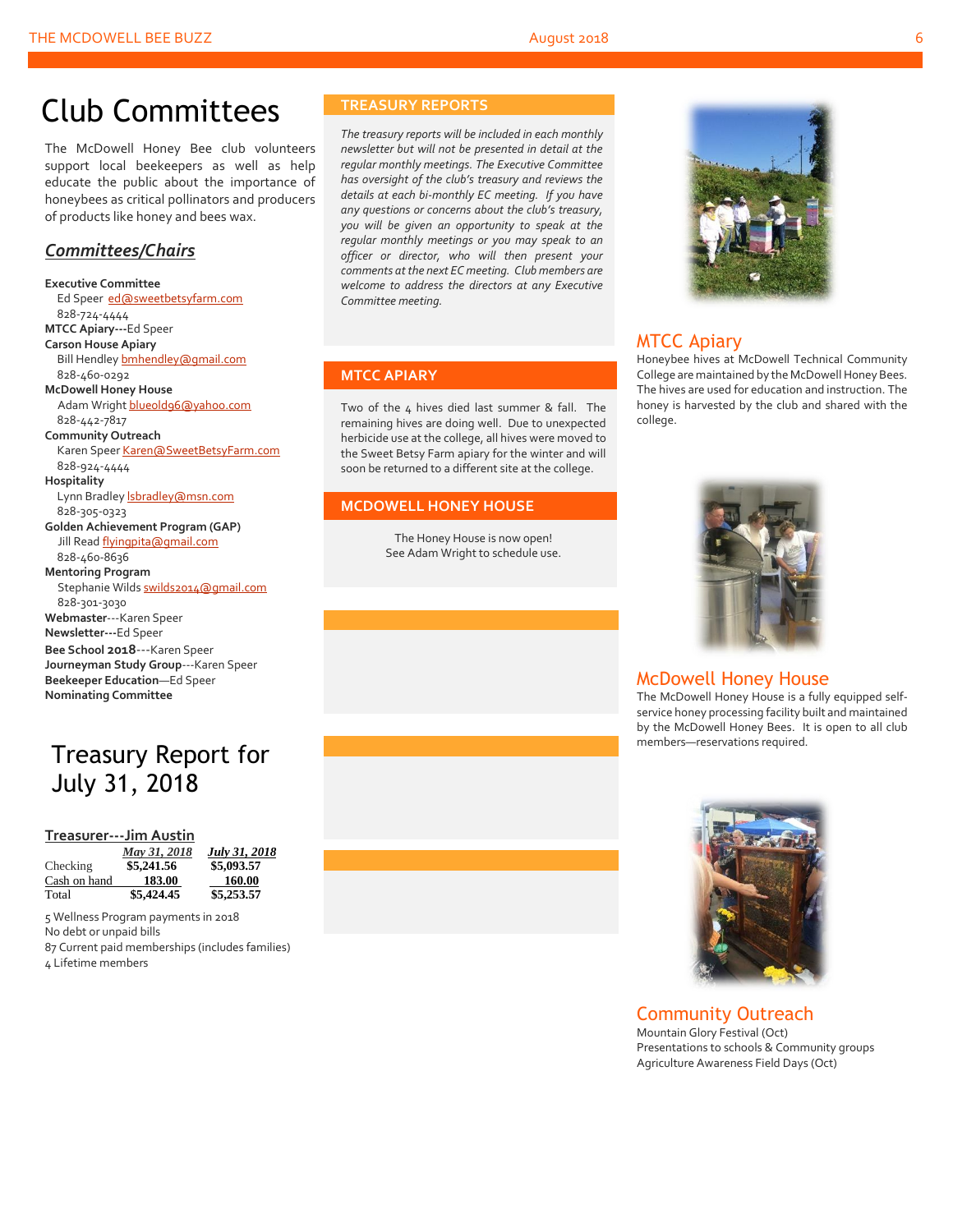# Announcements/Upcoming Events



 **NCSBA SPRING 2019 MEETING**

March 1 & 2 2019

Monroe, NC

Joint meeting with South Carolina Beekeepers Association (SCBA)

> **For more information:** [NC State Beekeepers Association](http://www.ncbeekeepers.org/)

#### **NEXT EXECUTIVE COMMITTEE MEETING**

*Tuesday September 11, 2018 6:30 PM* McDowell Honeybee Chapter EC meetings are held every other month 2018 EC Meetings: *Jan 9 Jul 10 Mar 6 Sep 11 May 8 Nov 6*

All officers and directors are expected to attend. Club members are also welcome---please contact the president ahead of time if you wish to address the board or place topics on the agenda.

#### **NEXT MONTHLY CLUB MEETING**

#### *THURSDAY AUGUST 9, 2018*

 *6:30 pm* McDowell Senior Center Marion, NC

| 2018 Monthly Club Meetings: |                   |
|-----------------------------|-------------------|
| Jan 11                      | Jul 12            |
| Feb 8                       | Aug 9             |
| Mar 8                       | Sep <sub>13</sub> |
| Apr $12$                    | Oct 11            |
| May 10                      | Nov 8             |
| Jun 14                      | Dec-no meeting    |

Door prizes at beekeeper gatherings are a strong long-standing tradition. Donations for our monthly meetings are encouraged and welcomed. Please bring your donated items to the next meeting. Here's your chance to highlight your products or handicrafts, clean out your storage locker, or simply share your bounty with fellow beekeepers!

#### **EDUCATION TRACKING FORM**

Every time a club member does something for the club, volunteers their time, teaches beekeeping, etc. they can earn points toward fulfilling the community service requirements for becoming a Journeyman or Master Beekeeper in the NCSBA program. Now you can keep track of your activities with the new Education Tracking Form on the McDowell Honeybees website at[: https://www.mcdowellhoneybees.org/education-tracking-form](https://www.mcdowellhoneybees.org/education-tracking-form) Fill out a form after each event. The forms will be collected and saved by the club secretary, so you will have a record of all your activities. In this way, your efforts will always be on file. Any questions? Contact Karen Speer at: [Karen@SweetBetsyFarm.com](mailto:Karen@SweetBetsyFarm.com)

#### **BEST TASTING HONEY COMPETITIONS**

**The McDowell Honeybees hosts two Best Tasting Honey in McDowell County competitions every year!**

#### **Spring Honey (June) Summer Honey (September)**

Plan to enter your honey in 2018! The top 3 winning honeys are sent to Texas A&M University for pollen analyses, paid for by the club!

#### **NCSBA FALL TESTING (MASTER BEEKEEPER PROGRAM)**

**The Master Beekeeper Program of the North Carolina State Beekeepers Association is offering Fall Testing for written exams (all levels) and the Journeyman practical exam on October 27, 2018 from 9:00am – noon at the Alamance County Center 209 N. Graham-Hopedale Rd, Burlington, NC. Contact [mbp@ncbeekeepers.org](mailto:mbp@ncbeekeepers.org) to register.**

#### **SOURWOOD INITIATIVE**

At the recent Summer Meeting, The NCSBA decided to allocate \$2,500 for a new Sourwood Initiative. The program will try to use new chemical lab analyses to validate real versus adulterated sourwood honey. Hopefully the chemical analyses will supplement the somewhat-subjective pollen analyses currently available. The McDowell Beekeepers Club has been asked to provide some sourwood samples for the initial testing! I have 9 samples from past summer tasting contests on which Dr. Bryant conducted pollen analyses. Our upcoming September contest winners will add another 3 samples which will also undergo pollen testing. We may soon learn a whole lot more about Sourwood honey from our county!

#### **SOURWOOD FESTIVAL 2018**

August 11-12, 2018 Black Mountain, NC 200 vendors & 30,000 attendees! www.Sourwoodfestival.com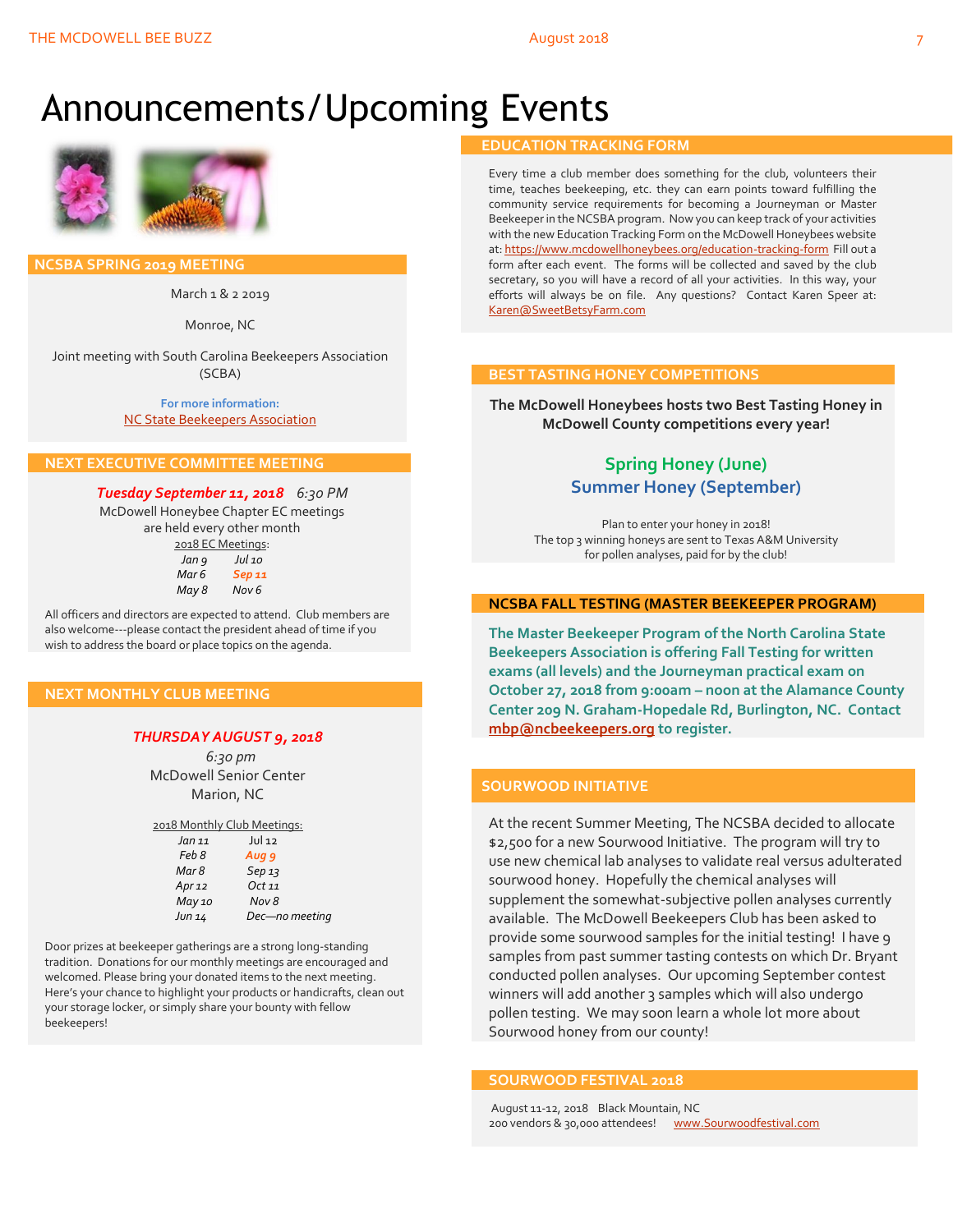# Beekeepers

A world of easily-accessible beekeeping information awaits you! Check out the following online, magazine, book, catalog, and workshop sources for the answers to all your beekeeping questions.

#### Never stop learning!

**MONTHLY BEEKEEPING MAGAZINES**

[American Bee Journal](http://www.americanbeejournal.com/)

[Bee Culture](http://www.beeculture.com/)

#### **GENERAL BEEKEEPING INFO**

Randy Oliver's [Scientific Beekeeping](http://scientificbeekeeping.com/)

[Free Beginner's DVD](http://www.worldofbeekeeping.com/free-kit/)

[YouTube Beekeeping Videos](https://www.youtube.com/results?search_query=beekeeping) Choose from 100's[---Search any topic](https://www.youtube.com/results?search_query=beekeeping)

[Michael Bush's Practical](http://www.bushfarms.com/bees.htm) Beekeeper

[The Different Types of Honey Bees](https://www.cals.ncsu.edu/entomology/apiculture/pdfs/1.12%20copy.pdf)

[Removing Feral Bees](http://www.ces.ncsu.edu/depts/ent/notes/Urban/bees-faq.htm)

[Free Classic Historical eBooks](http://www.apiculture-populaire.com/) including Langstroth 1853!!

#### **PLANTING FOR BEES**

[Garden Plants for Honey Bees](http://www.wicwas.com/Garden_Plants_for_Honey_Bees) [Sensible Gardening](http://sensiblegardening.com/busy-busy-bees/) [Xerces Society](http://www.xerces.org/pollinator-conservation/gardens/) [Native NC Pollinator Friendly Plants](http://wncbees.org/wp-content/uploads/2014/07/Recommended-Polliinator-Friendly-Plant-List-for-Greater-Asheville-NC-with-Nurseries.pdf) [Honey Plants of NC](http://wncbees.org/wp-content/uploads/2014/08/Honey-Plants-of-North-Carolina-NCSU-1.04.pdf) [Flowering Season WNC Plants](http://wncbees.org/wp-content/uploads/2014/07/Typical-Flowering-Seasons-for-Western-North-Carolina-Honey-and-Pollen-Sources-Edd-Buchanan-John-Mundy-Chris-Mathis.pdf) [Painters Greenhouse](http://www.paintersgreenhouse.com/)

#### **WORKSHOPS/CLASSES**

[Spikenard Farm Honeybee Sanctuary Workshops](http://spikenardfarm.org/)

[NC Cooperative Extension Online Courses for Beginner &](https://entomology.ces.ncsu.edu/apiculture/bees/) Advanced Beekeepers

#### **HONEY BEES WORK HARD**

How much honey does a single worker bee produce during her lifetime? *1/12 teaspoon!*

How many honeybees does it take to make 1 lb. of honey? **800 honeybees working for 2 weeks! Or 11,000 honeybees working for 1 day!**

How long would a single worker bee have to live forging every day to produce 1 lb. of honey?

**29.5 years!**

How far do honey bees fly to produce 1 lb. of honey? *55,000 miles! That s 2.2 times the distance around the earth!*

How many flower visits does it take to produce 1 lb. of honey? *2 million!*

#### **NORTH CAROLINA BEEKEEPING NEWS**

[NC State Beekeepers Association](http://www.ncbeekeepers.org/)

[North Carolina Department of](http://www.ncbeekeepers.org/resources/apiary-inspection-program)  [Agriculture and Consumer Services,](http://www.ncbeekeepers.org/resources/apiary-inspection-program)  [Apiary Inspection](http://www.ncbeekeepers.org/resources/apiary-inspection-program)

[North Carolina State University](http://entomology.ncsu.edu/apiculture)  [Apiculture Program](http://entomology.ncsu.edu/apiculture)

[North Carolina Honey Standard](http://www.ncbeekeepers.org/honey/nc-honey-standard)

[Africanized Honey Bees in NC](http://wncbees.org/wp-content/uploads/2014/08/AHBs-Some-questions-and-answers-NCSU-1.03.pdf)

#### **COMMERCIAL HONEYBEE SUPPLIERS**

[Beech Mountain Beekeeping](http://beechmountainbeesupply.com/store/cart.php) **[BetterBee](http://www.betterbee.com/)** [Brushy Mountain](http://www.brushymountainbeefarm.com/) [Dadant](https://www.dadant.com/) [Hwy 226 Bee Supply](http://hwy226beesupplies.com/) [Kelley Beekeeping](https://www.kelleybees.com/) [Mann Lake](http://www.mannlakeltd.com/) [Miller Bee Supply](http://millerbeesupply.com/catalog/) [Orr Bee Supply](http://www.orrbeesupply.com/) Reel's Bee Supply (828) 738-3939 [Revis Russian Apiaries](http://revisrussians.com/) [Wild Mountain Bees](http://www.wildmountainbees.com/)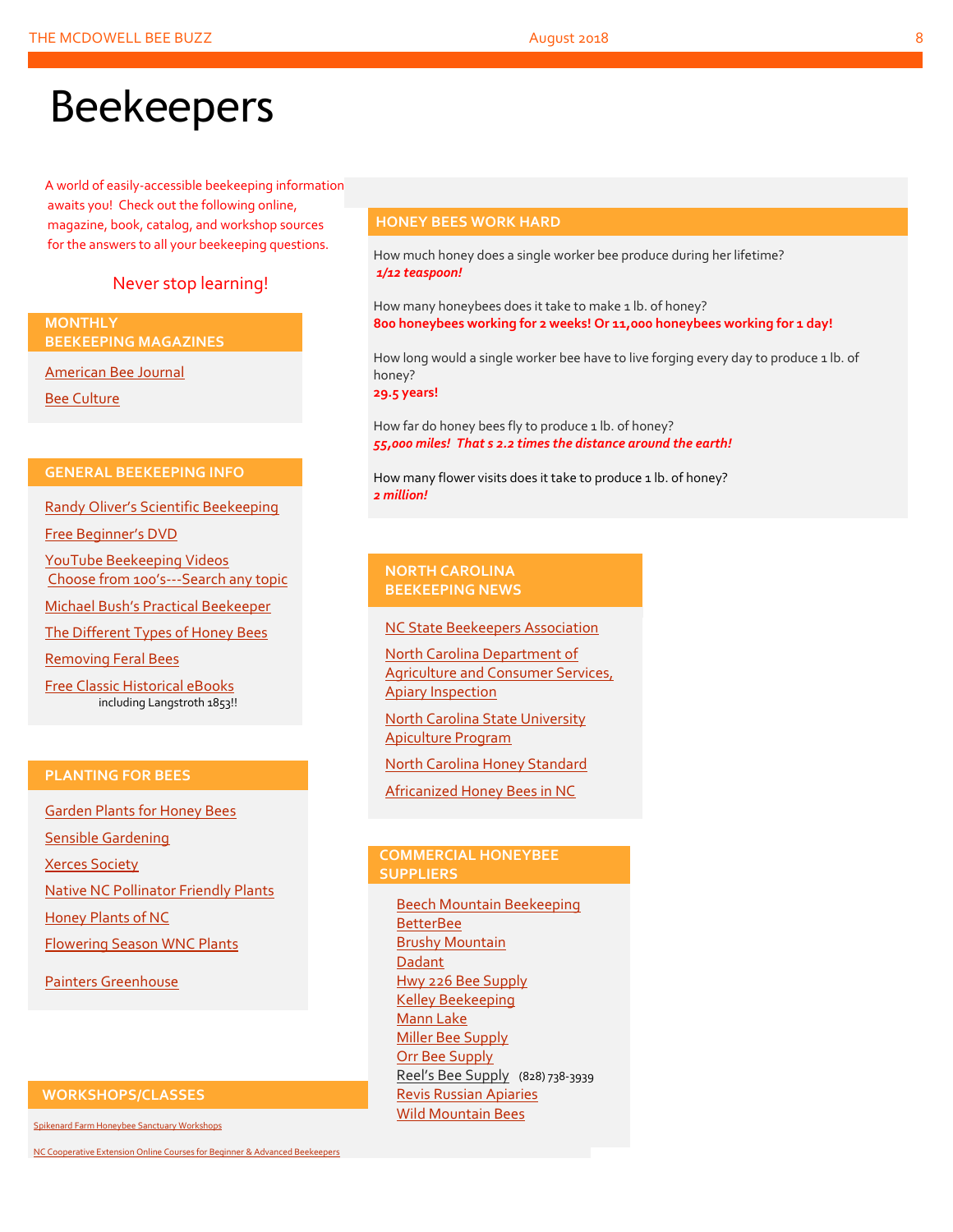# Friends of Honeybees

The world of beekeeping can be both fascinating and confusing. Your local beekeeping club is here to help.

#### <span id="page-8-0"></span>**SWARM OF BEES? WHO YOU GONN'A CALL?**

Have you seen a swarm of honeybees? Don't panic—they aren't aggressive. Just call a beekeeper in your area; they may be able to help.

#### *Marion*

 Adam Wright 828-442-7817 Harold Arrowood 828-659-2921 *Glenwood* Ed Speer 828-724-4444 Wayne Holland 828-659-4161 *Pleasant Gardens* Bill Hendley 828-460-0292 **Greenlee** Doug Mikell 828-896-5755 Bruce Clifton 828-925-0646 *Nebo* Ricky Styles 828-652-0184 or 803-3887 *Old Fort* Lonnie Bewernitz 828-280-3784 James McGinnis 828-668-4232 Darren Orr 828-581-4494 Don Miller 828-668-0154 Little Switzerland Mitch Hughes 828-756-7294 McDowell County Chuck Wilson 828-803-9089

#### **DOES HONEY GO BAD?**

Normally---no. Some honeys stay fresh for thousands of years. Most honey will eventually crystallize, but crystallization is not spoilage---just a change in physical state. Honey is naturally anti-microbial and kills most bacteria, fungus, and viruses. Honey is antiseptic and is often used to heal infected wounds.

However, the water naturally contained in honey may separate out during crystallization. Mold and/or alcohol can then develop in the expelled water and cause spoilage. Fermented honey will smell and taste like alcohol.

Yeast in the air is the culprit--to prevent crystallization and possible spoilage, store honey in full, air-tight containers at room temperature.

#### **WHAT SHOULD I DO WITH CRYSTALLIZED HONEY?**

1) Eat it like spreadable paste. It has probably not spoiled. Many cultures around the world prefer crystallized rather than liquid honey--- Yes, they wait for honey to crystallize before eating it! Creaming crystallized honey by periodically stirring makes a smooth, delicious spread. Use like butter on toast, biscuits or muffins.

2) Return it to liquid with low heat applied over a long time. Set bottle of crystallized honey on dashboard of car parked in the sun---works in a few hours (summer) to a few days (winter). OK, doesn't work in cold weather, but you should avoid heating honey in a microwave or in a boiling-water bath on a stovetop because that much high heat kills beneficial bacteria and enzymes.

Storing honey in the refrigerator can hasten crystallization! Storing in dry, roomtemperature dark kitchen cabinet can slow the crystallization process.

## **Recipe of the Month**

 **CRACKER WHEAT BREAD**

From: *A Taste of Honey: Celebrating our Centennial 1917-2017* NC State Beekeepers Association

**1 st Place Winner - 2008**

#### *Ingredients*

- 1 cup cracked wheat (Bulgar)
- 2 cups water
- 1 package yeast in ¼ cup water
- 2 cups whole wheat flour ¼ cup gluten
- 1 tablespoon salt
- ½ cup honey
- 4 cups bread flour

#### *Directions*

Boil cracked wheat in 2 cups of water until all water is absorbed. Cool. Prepare package of yeast in ¼ cup water & cool. Combine cooled yeast, cracked wheat, and dry ingredients. Add enough flour to make kneaded dough. Knead dough. Set aside and let rise until double. Divide into 3 loaves. Let rise until double. Bake at 350 degrees F. for 25-30 minutes.

Buy a copy of this award-winning Honey Cookbook at the next bee club meeting!

> Submit your favorite honey recipe for the next newsletter

[Ed@SweetBetsyFarm.com](mailto:Ed@SweetBetsyFarm.com)

#### **BEE STING EMERGENCY?**

**CALL 911**

**GENERAL QUESTIONS?** call Allergy Partners of WNC

(828) 255-3749

Allergy Partners of WNC--Marion 136 Creekview Court Marion, NC 28752 (828) 652-6454 Dr. Leigh Anne Schwietz Mondays 9am-5:30pm Tuesdays 8am-11:30pm, 1pm-4:30 pm

#### *NORMAL VS. DANGEROUS REACTIONS TO INSECT STINGS* What's the difference? Check these websites:

#### [WebMD](http://www.webmd.com/allergies/guide/insect-stings)

[American Academy Allergy Asthma](http://www.aaaai.org/conditions-and-treatments/library/allergy-library/stinging-insect-allergy.aspx) [MedicineNet.com](http://www.medicinenet.com/insect_sting_allergies/article.htm)

[MedicineNet.com](http://www.medicinenet.com/insect_sting_allergies/article.htm)

[NC State University](http://wncbees.org/wp-content/uploads/2014/08/Allergy-to-Insect-Stings-NCSU-1.09.pdf)

[B. Marterre, MD](http://wncbees.org/wp-content/uploads/2014/08/Bee-Stings-Immunology-Allergy-and-Treatment-Marterre.pdf)

#### **MCDOWELL COUNTY HONEY TRAIL**

**Looking for Local Honey or something fun to do in McDowell County?** *Visit an active bee farm* 

*or find local honey for sale*

[www.McDowellCountyHoneyTrail.org](http://www.mcdowellcountyhoneytrail.org/)

#### **BEE JOKE OF THE MONTH**

Why did the bees go on strike? *(Find answer on last page)*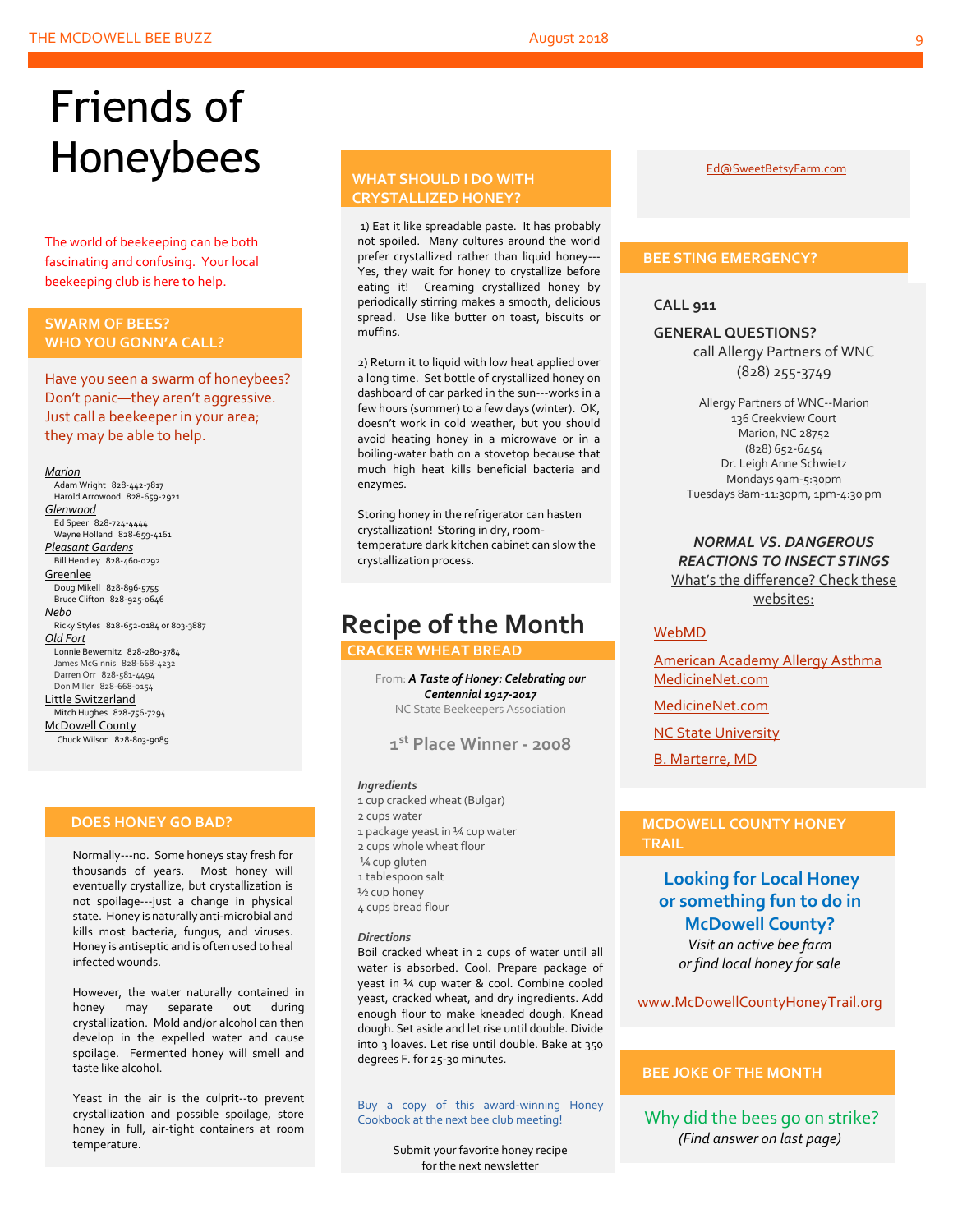**McDowell Honey Bees**

# **FREE!**

# **Classified Ads**

Have something to sell, trade, or give away? Here's your chance to advertise FREE in our monthly newsletter! Choose one of the listed categories and submit your listing (40 words or less) to the editor: Ed Speer [Ed@SweetBetsyFarm.com](mailto:Ed@SweetBetsyFarm.com)

You must be a paid member of McDowell Honeybees (or a supporter of the club) to make a listing—but you can make as many listings as you like. Need other categories---just let the editor know. Your listing will continue every month until you inform the editor to remove it. Describe your item and give your phone number, address, and/or email so interested parties can contact you directly. Listings are subject to editor approval; editor not responsible for accuracy or validity of listings.

If your classified ad was successful, please consider making a small donation to our monthly meeting refreshment fund.

#### **LOCAL HONEY FOR SALE**

*Honey House at Sweet Betsy Farm. (Fri & Sat 10-5, May-Dec, other times by appointment), 3947 Mudcut Rd Glenwood. Chemical-free Beekeeping. (828) 724- 4444. [Karen@SweetBetsyFarm.com](mailto:Karen@SweetBetsyFarm.com) www.SweetBetsyFarm.com*

*HoneyBird Farms. Sugar Hill. (828) 738- 859[3 jessem04@hotmail.com](mailto:jessem04@hotmail.com)*

*Mikell's Farm Honey—uses Organic Beekeeping Practices (828) 668-0103. Old Fort[. www.Mikellsfarmhoney.com](http://www.mikellsfarmhoney.com/) Facebook: [www.facebook.com/mikellsfarmhoney](http://www.facebook.com/mikellsfarmhoney)*

*Ray Revis. (828) 652-3524. Marion. [www.RevisRussians.com](http://www.revisrussians.com/)*

*Charles Revis. Old Fort. (828) 925-1430. [revisjs@gmail.com](mailto:revisjs@gmail.com)*

*Orr Bee Supply. 323 Morris Hollow Rd, Old Fort. (828) 581-4494. [OrrBeeSupply@live.com](mailto:OrrBeeSupply@live.com)*

*Bill Hendley. Pleasant Gardens.* (828) 460-0292[. bmhendley@gmail.com](mailto:bmhendley@gmail.com)

*Wayne Holland. Glenwood.* (828) 659- 4161[. Wayneholland57@yahoo.com](mailto:Wayneholland57@yahoo.com)

*Magic Creek Farm. Marion. (843) 421- 6852.* [Jimaustin66@gmail.com](mailto:Jimaustin66@gmail.com)

#### **OTHER HIVE PRODUCTS FOR SALE**

**Beeswax—***Honey House at Sweet Betsy Farm. (Fri & Sat 10-5, May-Dec, other times by appointment) 3947 Mudcut Rd Glenwood. (828) 724-4444. [Karen@SweetBetsyFarm.com](mailto:Karen@SweetBetsyFarm.com) www.SweetBetsyFarm.com*

#### **HONEYBEES FOR SALE**

**Russian Honeybees—***Nucs & queens. Revis Russian Apiaries. (828) 652-3524. PO Box 2520 Marion, NC 28752. [www.RevisRussians.com](http://www.revisrussians.com/)*

**Russian Honeybees—***Nucs & queens. Charles Revis. (828) 925-1430. [revisjs@gmail.com](mailto:revisjs@gmail.com)*

**Superior North Carolina-raised packaged bees and overwintered 5-frame nucs; also queens---***Orr Bee Supply. 323 Morris Hollow Rd, Old Fort. (828) 581- 4494. [OrrBeeSupply@live.com](mailto:OrrBeeSupply@live.com) www.orrbeesupply.com*

**Italian Honeybees---***Nucs. Hwy 226 Bee Supply. 13133 NC 226 South. Union Mills. (828) 652-1263. [www.Hwy226BeeSupplies.com](http://www.hwy226beesupplies.com/)*

#### **FARM PRODUCTS FOR SALE**

**Free-Range Eggs—***Honey House at Sweet Betsy Farm. (Fri & Sat 10-5, May-Dec, other times by appointment) 3947 Mudcut Rd Glenwood. (828) 724-4444. [Karen@SweetBetsyFarm.com](mailto:Karen@SweetBetsyFarm.com) www.SweetBetsyFarm.com*

#### **HANDMADE CRAFTS FOR SALE**

**Lip Balm, Soap, Earrings, Wax Ornaments—***Honey House at Sweet Betsy Farm. (Fri & Sat 10-5, May-Dec, other times by appointment) 3947 Mudcut Rd Glenwood. (828) 724-4444. [Karen@SweetBetsyFarm.com](mailto:Karen@SweetBetsyFarm.com) [www.SweetBetsyFarm.com](http://www.sweetbetsyfarm.com/)*

**Lip Balm, Soap, Salves, Butters, Balms, etc---All Natural and Organic Ingredients with Essential Oils- --***Mikell's Farm Honey. (828) 668-0103. Old Fort. [www.Mikellsfarmhoney.com](http://www.mikellsfarmhoney.com/) Facebook[: www.facebook.com/Bee-Naturally-by-](http://www.facebook.com/Bee-Naturally-by-Sharry-of-Mikells-Farm-1595338734026320/)[Sharry-of-Mikells-Farm-1595338734026320/](http://www.facebook.com/Bee-Naturally-by-Sharry-of-Mikells-Farm-1595338734026320/) Facebook: [www.facebook.com/mikellsfarmhoney](http://www.facebook.com/mikellsfarmhoney)*

**Lip Balm, Soap, Body Creams, Beard Balm---** *HoneyBird Farms. Sugar Hill. (828) 738-859[3 jessem04@hotmail.com](mailto:jessem04@hotmail.com)*

#### **Handcrafted Soaps, Body Scrubs, Bath Soaks & More!**

*Forever Found Farm, Glenwood (828) 738-9989 [ForeverFundFarm@gmail.com](mailto:ForeverFundFarm@gmail.com) [www.etsy.com/shop/ForeverFoundFarm](http://www.etsy.com/shop/ForeverFoundFarm)*

#### **BEE-FRIENDLY PLANTS**

*Bee-Friendly Plants, Including Natives---Painters Greenhouse Nursery 734 Roy Moore Rd, Old Fort, NC* 

*[www.paintersgreenhouse.com](http://www.paintersgreenhouse.com/) (828) 668-7225 [Paintersgreenhouse1@gmail.com](mailto:Paintersgreenhouse1@gmail.com)*

#### **ITEMS FOR TRADE/BARTER**

**Bees for Trees---***Will trade six (6) potted Sourwood trees (3'-5') for an established Honeybee colony, preferably Russians or some other hygienic race. Lonnie & Barb Bewernitz, Hugging Tree Farm. Old Fort, NC (828) 668-9660 [LonnieB@LonniebCPA.com](mailto:LonnieB@LonniebCPA.com)*

#### **BEEKEEPING SUPPLIES FOR SALE**

**Custom-made Wooden Ware and Beekeeping Supplies. Also Extractors (hand crank or motorized)---***Orr Bee Supply. 323 Morris Hollow Rd, Old Fort. (828) 581-4494. [OrrBeeSupply@live.com](mailto:OrrBeeSupply@live.com) [www.orrbeesupply.com](file:///K:/McDowell%20Honeybees/2016/2016%20Newsletters/May%202016%20Newsletter/www.orrbeesupply.com)*

**Custom-made Wooden Ware---***Reel Bee Supply. Sugar Hill. (828) 738-3939.*

*Hive Frames, Small, Wood, new, no foundation, 10 total---Jim Austin, Magic Creek Farm, Marion (843) 421-6852.*

**Complete Beekeeping Supplies---***Hwy 226 Bee Supply. 13133 NC 226 South. Union Mills. (828) 652- 1263. [www.Hwy226BeeSupplies.com](http://www.hwy226beesupplies.com/)*

#### **USED BEEKEEPING ITEMS FOR SALE**

**Complete Hives/Hive Components**---*Used in our personal bee yard, cleaned, refurbished, ready to use. Orr Bee Supply. 323 Morris Hollow Rd, Old Fort. (828) 581-4494. [OrrBeeSupply@live.com](mailto:OrrBeeSupply@live.com) [www.orrbeesupply.com](file:///K:/McDowell%20Honeybees/2016/2016%20Newsletters/May%202016%20Newsletter/www.orrbeesupply.com)*

#### **HONEY STICKS FOR SALE**

**Flavored Honey Sticks**---\$*16.50/ 100 honey sticks. Chocolate, Sour Apple, Caramel, Ginger, Mango, Root Beer, Pink Lemonade, Sour Strawberry & Sour Cherry. Honey House at Sweet Betsy Farm (Fri & Sat 10-5, May-Dec, other times by appointment) 3947 Mudcut Rd Glenwood. (828) 724-4444. [Karen@SweetBetsyFarm.com](mailto:Karen@SweetBetsyFarm.com)*

*www.SweetBetsyFarm.com*

#### **BROWN MOUNTAIN LIGHTS BOOK**

*The Brown Mountain Lights--History, Science, and Human Nature explain an Appalachian Mystery* by Ed Speer 2017

Three years of research 250-page book signed by author \$35 [Ed@SweetBetsyFarm.com](mailto:Ed@SweetBetsyFarm.com) 828-724-4444